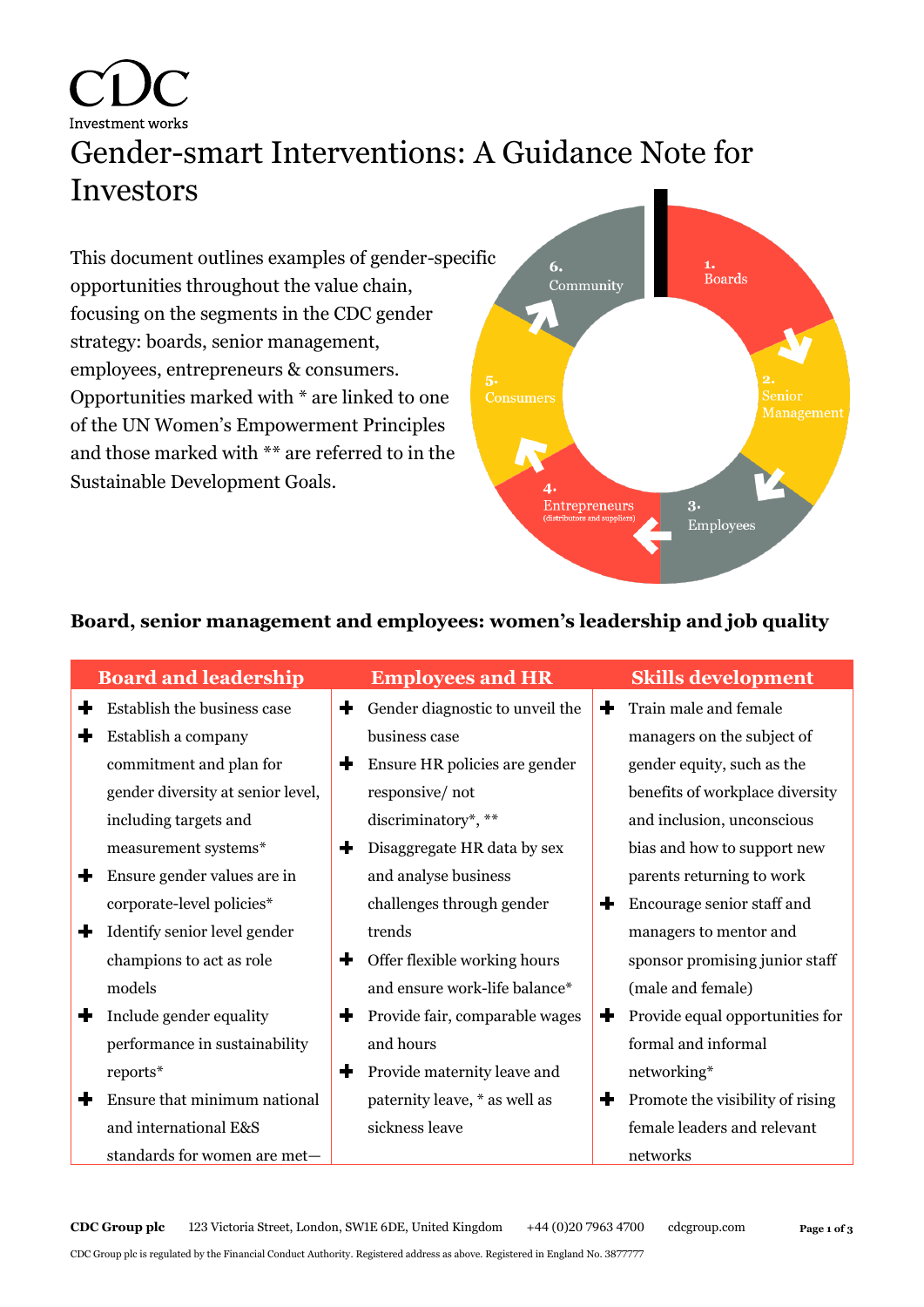such as access to unions, grievance mechanisms, payment of minimum wages, maternity leave, provision of the correct PPE and physical facilities, stringent sexual harassment policies

- $+$ Support access to child and dependent care\*
- $\ddotmark$ Establish zero-tolerance policy towards all forms of violence\*
- Work with recruiters, companies and fund managers to understand recruitment and talent pipeline challenges of getting a 50:50 supply of candidates\*
- **Ensure equal access to and** provide company-sponsored education and professional development training programmes to upskill female and male staff\*

## **Entrepreneurs: women's access to finance and entrepreneurship**

| <b>For financial institutions</b>                                                                                                                                                                                                                                                                                                                                                                                                                                                         | For companies with women as<br>distributors or suppliers                                                                                                                                                                                                                                                                                                                                                                                                                                                                                                                                                                                                                 |
|-------------------------------------------------------------------------------------------------------------------------------------------------------------------------------------------------------------------------------------------------------------------------------------------------------------------------------------------------------------------------------------------------------------------------------------------------------------------------------------------|--------------------------------------------------------------------------------------------------------------------------------------------------------------------------------------------------------------------------------------------------------------------------------------------------------------------------------------------------------------------------------------------------------------------------------------------------------------------------------------------------------------------------------------------------------------------------------------------------------------------------------------------------------------------------|
| Build customer/client value proposition<br>÷<br>Research financial and non-financial needs and<br>local barriers faced by women customers through<br>customer segmentation analysis<br>Design user centric products that elevate<br>access/eliminate barriers to capital, in a<br>responsible, gender-sensitive manner*<br>Train bank staff on female client needs and<br>relationship management<br>Update management information systems to<br>capture gender disaggregated client data | ╈<br>Market opportunity mapping and analysis<br>Identify opportunities to reach out to and<br>÷<br>strengthen partnerships to advance/scale<br>women-owned businesses (WOBs)*<br>Have gender-sensitive procurement policies &<br>÷<br>procedures<br>Provide access to productive inputs and to<br>٠<br>financial services/capital/gender-sensitive<br>solutions to credit & lending barriers*<br>Develop the capacity of WOBs to be quality<br>÷<br>suppliers by offering a supplier mentoring<br>program<br>╋<br>Host matchmaking events and procurement fairs<br>targeting WOBs<br>÷<br>Utilise trade and supply chain finance to provide<br>access to working capital |

- Help female entrepreneurs by connecting them to peer networks / mentors / role models and providing ╋ training in topics such as business, financial literacy, digital literacy, etc.
- ╋ Support laws / advocate for property (land) ownership and titling
- $\ddot{\bullet}$ Provide information about rights (e.g., land rights, property rights)